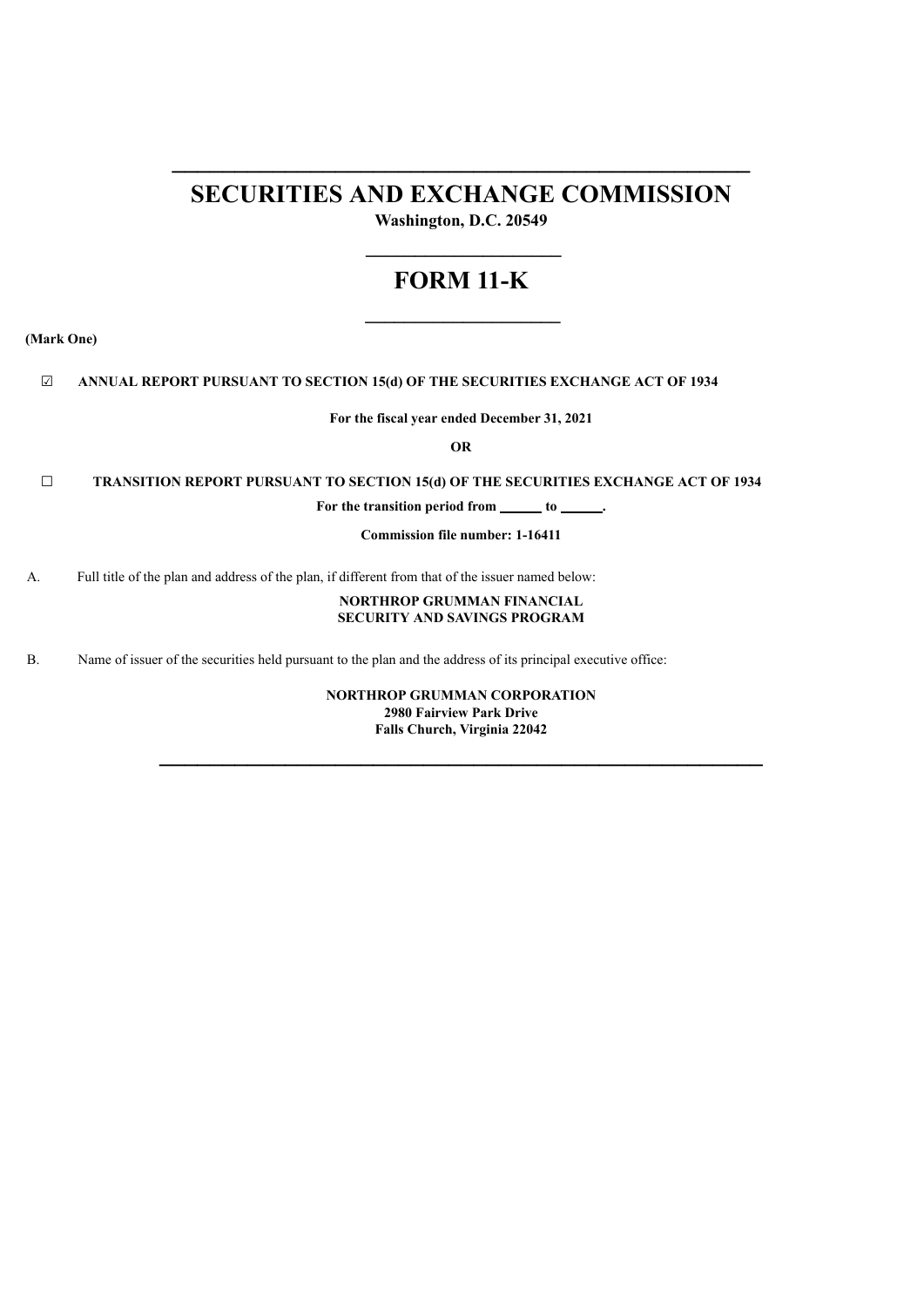# *Northrop Grumman Financial Security and Savings Program*

*Financial Statements as of December 31, 2021 and 2020, and for the Year Ended December 31, 2021, Supplemental Schedule as of December 31, 2021, and Report of Independent Registered Public Accounting Firm*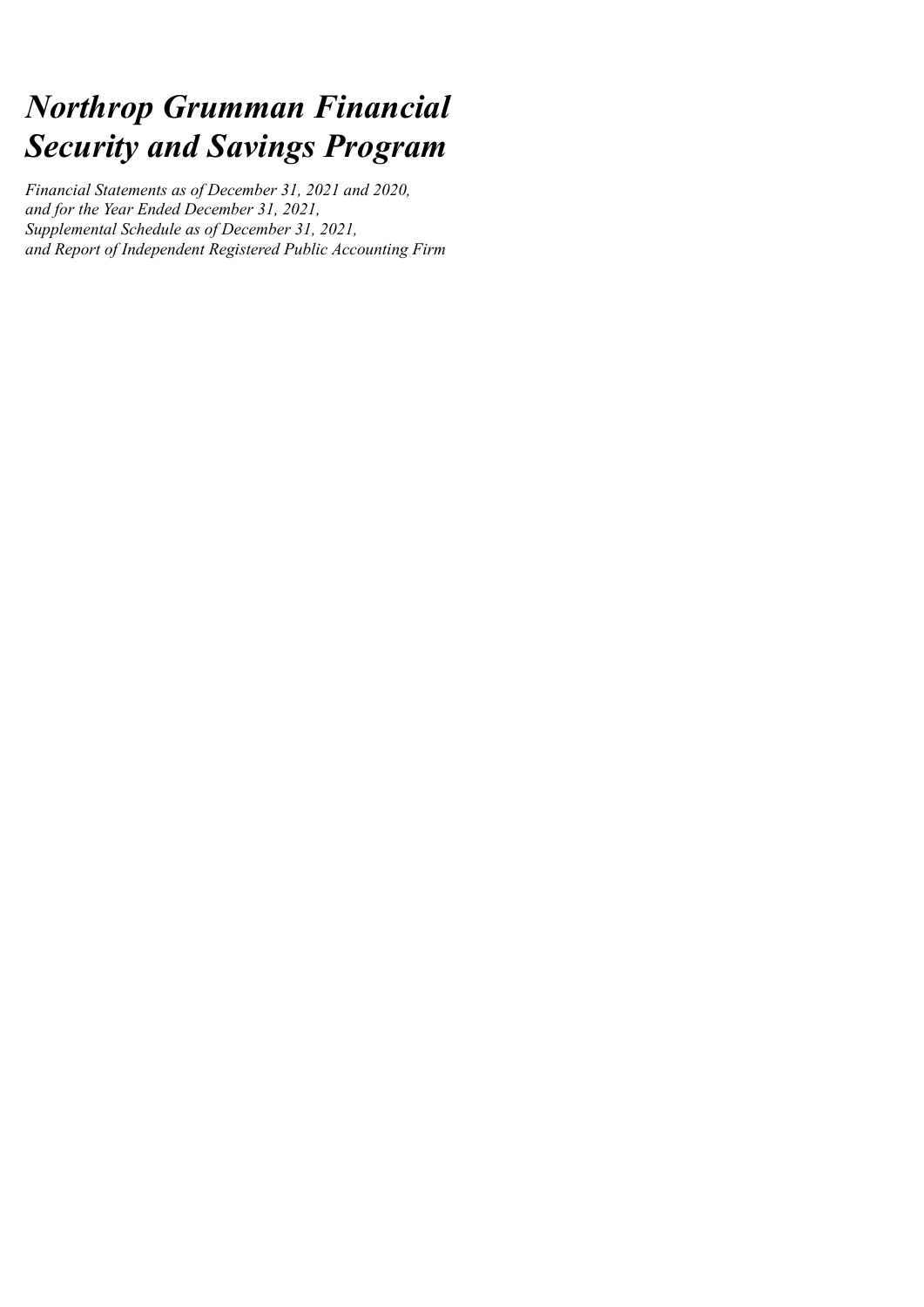## **TABLE OF CONTENTS**

<span id="page-2-0"></span>

| <b>REPORT OF INDEPENDENT REGISTERED PUBLIC ACCOUNTING FIRM</b>                                                                                                                                                                                            | Page |
|-----------------------------------------------------------------------------------------------------------------------------------------------------------------------------------------------------------------------------------------------------------|------|
| <b>FINANCIAL STATEMENTS</b><br>Statements of Net Assets Available for Benefits as of December 31, 2021 and 2020<br>Statement of Changes in Net Assets Available for Benefits for the Year Ended December 31, 2021<br><b>Notes to Financial Statements</b> | 4    |
| <b>SUPPLEMENTAL SCHEDULE</b><br>Form 5500, Schedule H, Part IV, Line 4i, Schedule of Assets (Held at End of Year) as of December 31, 2021                                                                                                                 | 12   |
| <b>SIGNATURE</b>                                                                                                                                                                                                                                          | 13   |
| <b>EXHIBIT INDEX</b>                                                                                                                                                                                                                                      | 14   |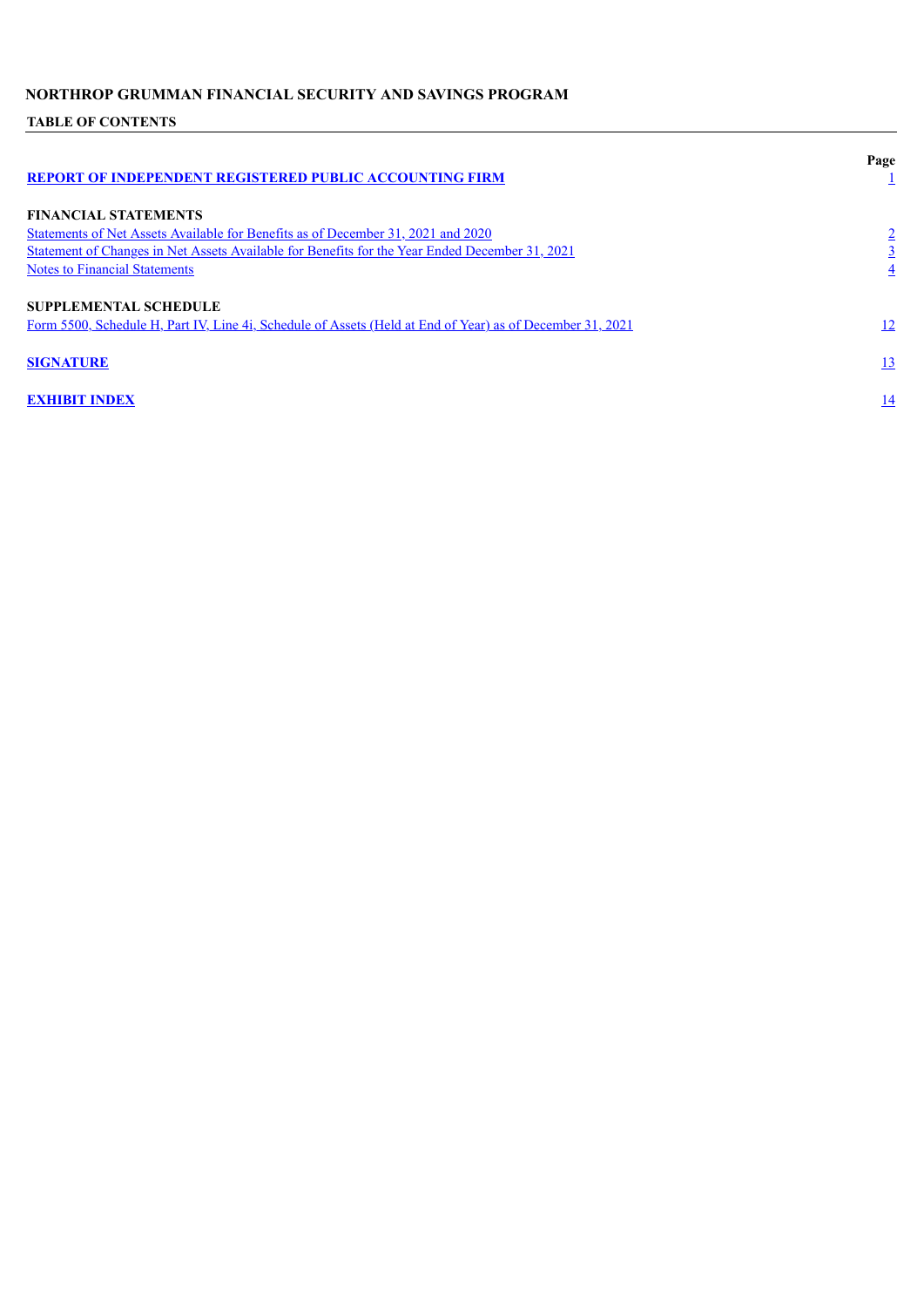#### **REPORT OF INDEPENDENT REGISTERED PUBLIC ACCOUNTING FIRM**

To the Benefit Plans Administrative Committee and Participants of Northrop Grumman Financial Security and Savings Program Falls Church, VA

#### **Opinion on the Financial Statements**

We have audited the accompanying statements of net assets available for benefits of the Northrop Grumman Financial Security and Savings Program (the "Plan") as of December 31, 2021 and 2020, the related statement of changes in net assets available for benefits for the year ended December 31, 2021, and the related notes (collectively referred to as the "financial statements"). In our opinion, the financial statements present fairly, in all material respects, the net assets available for benefits of the Plan as of December 31, 2021 and 2020, and the changes in net assets available for benefits for the year ended December 31, 2021, in conformity with accounting principles generally accepted in the United States of America.

#### **Basis for Opinion**

These financial statements are the responsibility of the Plan's management. Our responsibility is to express an opinion on the Plan's financial statements based on our audits. We are a public accounting firm registered with the Public Company Accounting Oversight Board (United States) (PCAOB) and are required to be independent with respect to the Plan in accordance with the U.S. federal securities laws and the applicable rules and regulations of the Securities and Exchange Commission and the PCAOB.

We conducted our audits in accordance with the standards of the PCAOB. Those standards require that we plan and perform the audit to obtain reasonable assurance about whether the financial statements are free of material misstatement, whether due to error or fraud. Our audits included performing procedures to assess the risks of material misstatement of the financial statements, whether due to error or fraud, and performing procedures that respond to those risks. Such procedures included examining, on a test basis, evidence regarding the amounts and disclosures in the financial statements. Our audits also included evaluating the accounting principles used and significant estimates made by management, as well as evaluating the overall presentation of the financial statements. We believe that our audits provide a reasonable basis for our opinion.

#### **Report on Supplemental Schedule**

The supplemental schedule of assets (held at end of year) as of December 31, 2021 has been subjected to audit procedures performed in conjunction with the audit of the Plan's financial statements. The supplemental schedule is the responsibility of the Plan's management. Our audit procedures included determining whether the supplemental schedule reconciles to the financial statements or the underlying accounting and other records, as applicable, and performing procedures to test the completeness and accuracy of the information presented in the supplemental schedule. In forming our opinion on the supplemental schedule, we evaluated whether the supplemental schedule, including its form and content, is presented in compliance with the Department of Labor's Rules and Regulations for Reporting and Disclosure under the Employee Retirement Income Security Act of 1974. In our opinion, such schedule is fairly stated, in all material respects, in relation to the financial statements as a whole.

1

<span id="page-3-0"></span>*/s/ DELOITTE & TOUCHE LLP* McLean, VA June 15, 2022 We have served as the auditor of the Plan since 1985.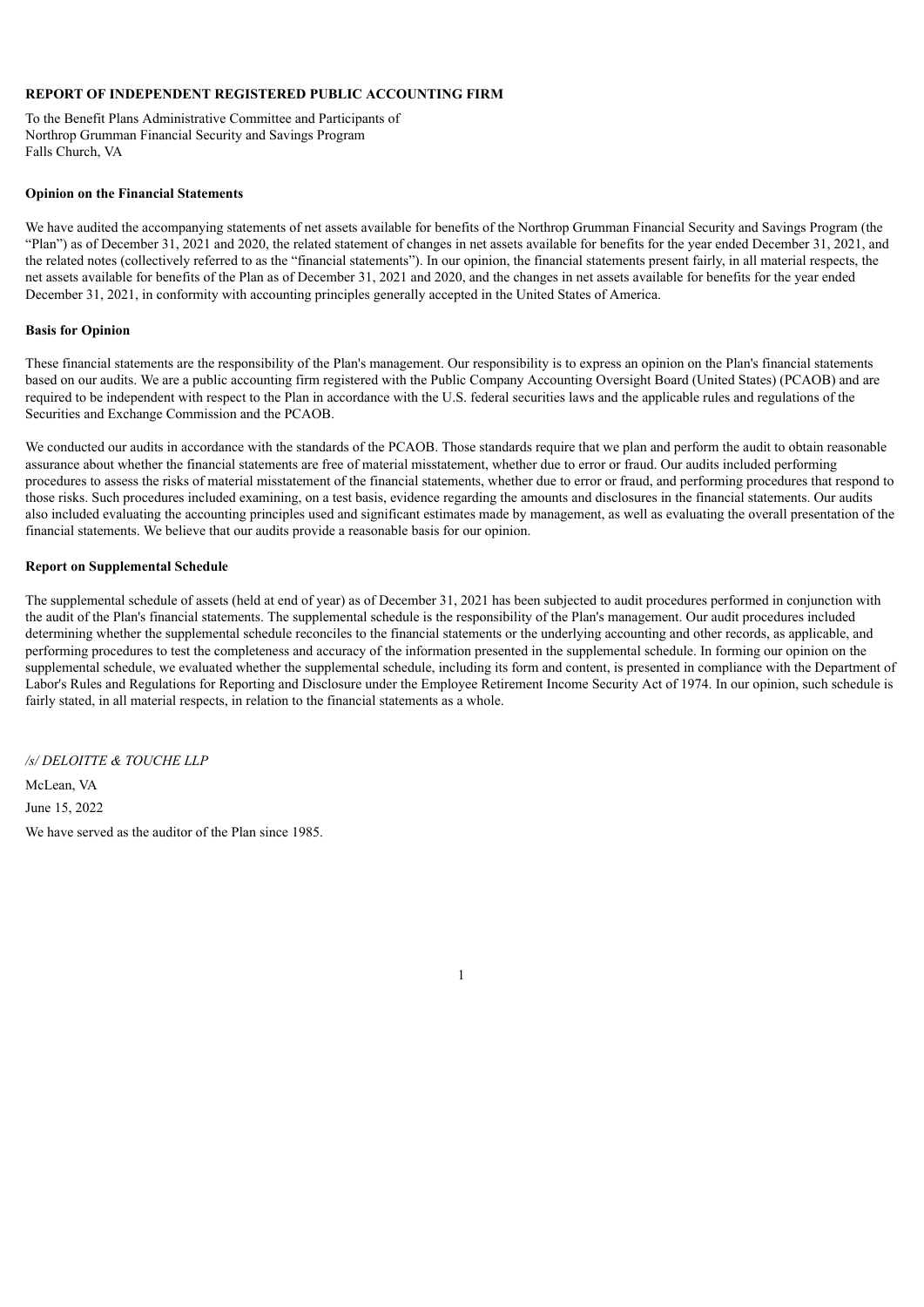## **STATEMENTS OF NET ASSETS AVAILABLE FOR BENEFITS**

|                                                                                       | December 31               |   |                               |              |              |               |                          |    |                        |              |         |
|---------------------------------------------------------------------------------------|---------------------------|---|-------------------------------|--------------|--------------|---------------|--------------------------|----|------------------------|--------------|---------|
|                                                                                       |                           |   | 2021                          |              |              |               |                          |    | 2020                   |              |         |
| <i>S</i> in thousands                                                                 | Retirement<br>Account (1) |   | <b>Savings Account</b><br>(2) |              | <b>Total</b> |               | Retirement<br>Account(1) |    | Savings Account<br>(2) |              | Total   |
| Assets:                                                                               |                           |   |                               |              |              |               |                          |    |                        |              |         |
| Investments:                                                                          |                           |   |                               |              |              |               |                          |    |                        |              |         |
| Investment in Northrop<br>Grumman Defined Contribution<br>Plans Master Trust (Note 3) | \$<br>217,758 \$          |   | 381,863                       | $\mathbf{s}$ | 599,621      | <sup>\$</sup> | 212,437                  | -S | 354,551                | <sup>S</sup> | 566,988 |
| Short-term investment fund-at<br>fair value                                           |                           |   | 1,850                         |              | 1,850        |               |                          |    | 1,850                  |              | 1,850   |
| Total investments                                                                     | 217,758                   |   | 383,713                       |              | 601,471      |               | 212,437                  |    | 356,401                |              | 568,838 |
| Notes receivable from participants                                                    |                           |   | 638                           |              | 638          |               |                          |    | 699                    |              | 699     |
| <b>Total assets</b>                                                                   | 217,758                   |   | 384,351                       |              | 602,109      |               | 212,437                  |    | 357,100                |              | 569,537 |
| <b>Liabilities:</b>                                                                   |                           |   |                               |              |              |               |                          |    |                        |              |         |
| Accrued expenses                                                                      | 12                        |   | 28                            |              | 40           |               | 14                       |    | 31                     |              | 45      |
| Total liabilities                                                                     | 12                        |   | 28                            |              | 40           |               | 14                       |    | 31                     |              | 45      |
| Net assets available for benefits                                                     | \$<br>217,746             | S | 384,323                       | S            | 602,069      | S             | 212,423                  | S  | 357,069                | S            | 569,492 |

(1) Non-participant directed

(2) Participant directed

<span id="page-4-0"></span>*The accompanying notes are an integral part of these financial statements.*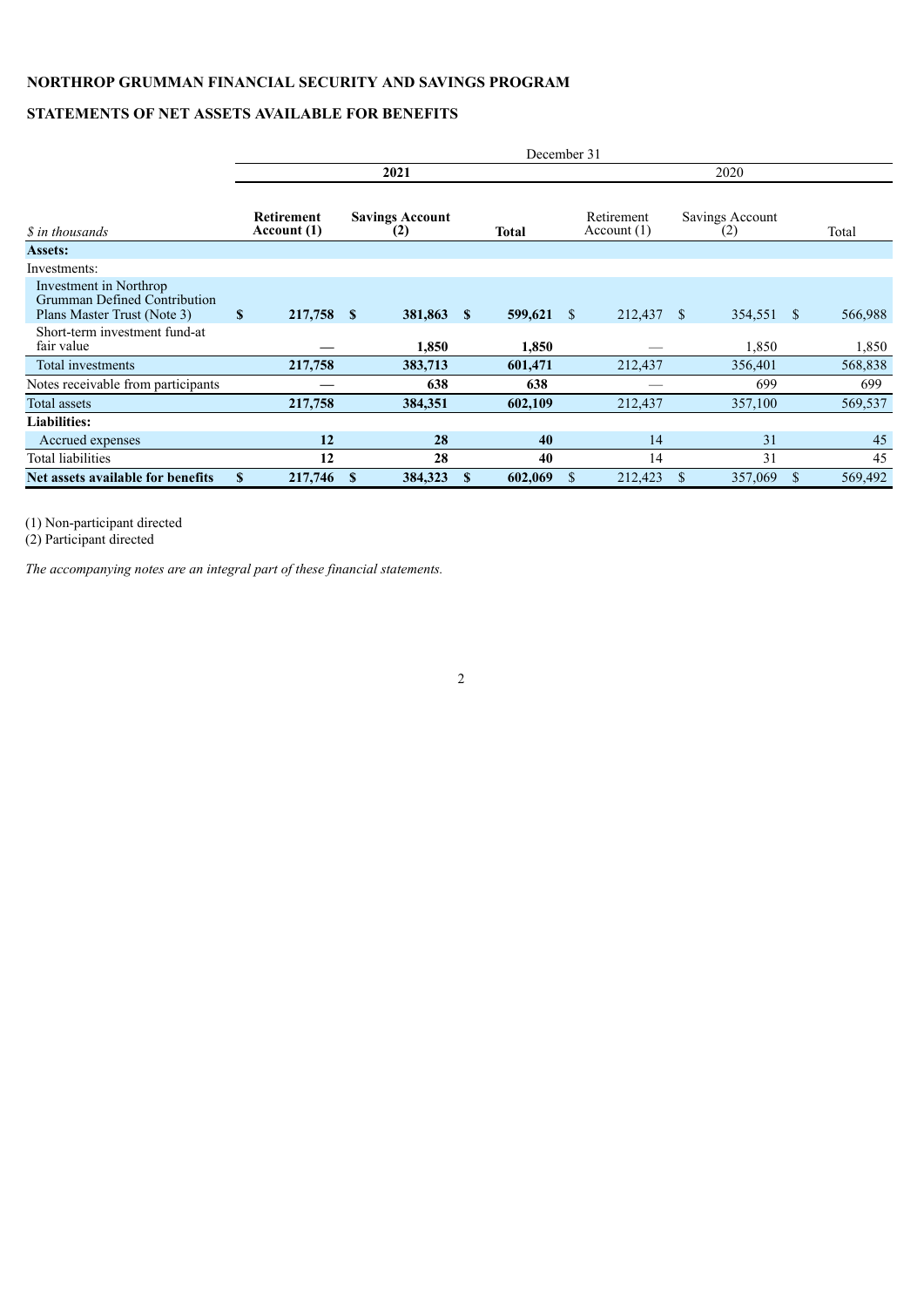## **STATEMENT OF CHANGES IN NET ASSETS AVAILABLE FOR BENEFITS**

|                                                                                         | <b>Year Ended December 31, 2021</b> |                                  |                            |                  |          |              |  |  |  |  |  |
|-----------------------------------------------------------------------------------------|-------------------------------------|----------------------------------|----------------------------|------------------|----------|--------------|--|--|--|--|--|
| <i>S</i> in thousands                                                                   |                                     | <b>Retirement</b><br>Account (1) | <b>Savings Account (2)</b> |                  |          | <b>Total</b> |  |  |  |  |  |
| <b>Additions:</b>                                                                       |                                     |                                  |                            |                  |          |              |  |  |  |  |  |
| Investment income:                                                                      |                                     |                                  |                            |                  |          |              |  |  |  |  |  |
| Plan interest in the Northrop Grumman Defined Contribution Plans Master<br><b>Trust</b> | $\mathbf{s}$                        | 26,269                           | -S                         | 55,962           | - \$     | 82,231       |  |  |  |  |  |
| Interest income from short-term investment fund                                         |                                     |                                  |                            | $\boldsymbol{2}$ |          | 2            |  |  |  |  |  |
| Total investment income                                                                 |                                     | 26,269                           |                            | 55,964           |          | 82,233       |  |  |  |  |  |
| Interest income on notes receivable from participants                                   |                                     |                                  |                            | 33               |          | 33           |  |  |  |  |  |
| Total additions                                                                         |                                     | 26,269                           |                            | 55,997           |          | 82,266       |  |  |  |  |  |
| <b>Deductions:</b>                                                                      |                                     |                                  |                            |                  |          |              |  |  |  |  |  |
| Benefits paid to participants                                                           |                                     | 14,848                           |                            | 28,532           |          | 43,380       |  |  |  |  |  |
| Expenses                                                                                |                                     | 101                              |                            | 211              |          | 312          |  |  |  |  |  |
| <b>Total deductions</b>                                                                 |                                     | 14,949                           |                            | 28,743           |          | 43,692       |  |  |  |  |  |
| Increase in net assets before transfers                                                 |                                     | 11,320                           |                            | 27,254           |          | 38,574       |  |  |  |  |  |
| Transfers to Northrop Grumman Retirement Plan "B"                                       |                                     | (5,997)                          |                            |                  |          | (5,997)      |  |  |  |  |  |
| Increase in net assets after transfers                                                  |                                     | 5,323                            |                            | 27,254           |          | 32,577       |  |  |  |  |  |
| Net assets available for benefits                                                       |                                     |                                  |                            |                  |          |              |  |  |  |  |  |
| Beginning of year                                                                       |                                     | 212,423                          |                            | 357,069          |          | 569,492      |  |  |  |  |  |
| End of year                                                                             | $\mathbf{s}$                        | 217,746                          | S                          | 384,323          | <b>S</b> | 602,069      |  |  |  |  |  |

(1) Non-participant directed

<span id="page-5-0"></span>*The accompanying notes are an integral part of these financial statements.*

<sup>(2)</sup> Participant directed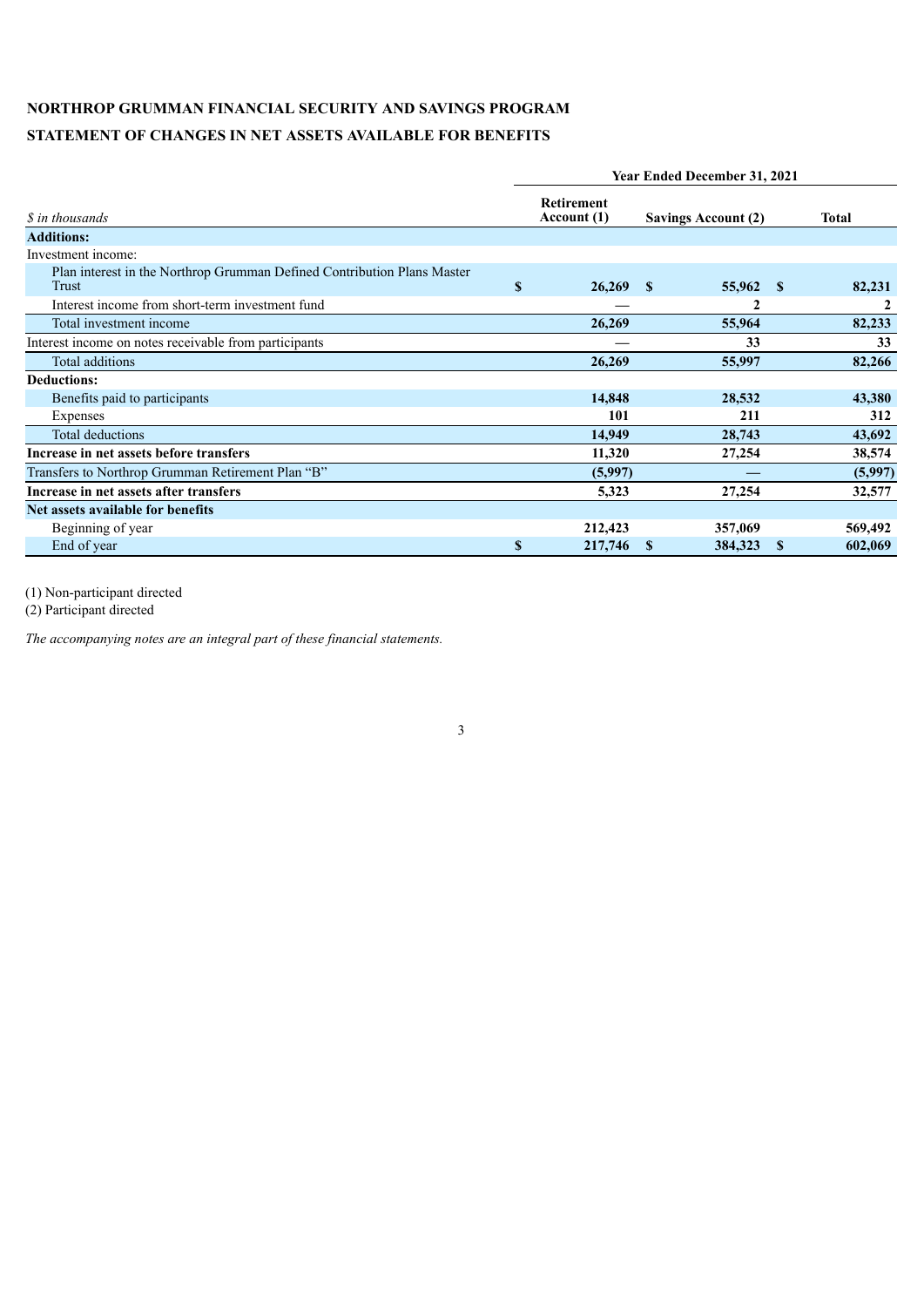#### **NOTES TO FINANCIAL STATEMENTS**

#### **1. DESCRIPTION OF THE PLAN**

The following description of the Northrop Grumman Financial Security and Savings Program (the "Plan" or "FSSP") provides only general information. Participants should refer to the Plan document for a more complete description of the Plan's provisions.

#### **General**

The Plan is a qualified defined contribution plan established for the benefit of certain employees of Northrop Grumman Corporation (the "Company" or "Plan sponsor") acquired as part of the Company's acquisition of Litton Industries, Inc. The Plan is now closed to new participants and no further contributions are permitted.

The Plan's Benefit Plans Administrative and Investment Committees control and manage the operation of the Plan. State Street Bank and Trust Company ("State Street" or the "Trustee") serves as the Trustee of the Plan. The Plan is subject to the provisions of the Employee Retirement Income Security Act of 1974, as amended ("ERISA").

The Plan holds investments in retirement account assets ("FSSP Retirement Account") and savings account assets ("FSSP Savings Account") in the Northrop Grumman Defined Contribution Plans Master Trust (the "DC Master Trust"), as well as a short-term investment fund at the Trustee.

#### **Participant Accounts**

Individual accounts are maintained for each Plan participant. Each participant account is credited with an allocation of any Plan earnings from the DC Master Trust. Each participant account is charged with withdrawals and an allocation of any Plan losses and administrative expenses. Allocations are based on participant units. Participants are generally entitled to the net of contributions, withdrawals and allocations to the extent of their vesting in the account.

#### **Vesting**

Plan participants are fully vested in the balance of their accounts.

#### **Investment Options**

When participants were eligible to contribute to the Plan, participants could deposit up to 4 percent of eligible compensation into their FSSP Retirement Account which was used as the basis for calculating pension benefits. Contributions into this account are invested in the Balanced Fund within the DC Master Trust.

Participant contributions in excess of 4 percent of eligible compensation were deposited into their FSSP Savings Account and could be invested in one or more of the FSSP Savings Account investment options described below. The investment funds are managed by a professional investment manager appointed by Plan management.

Participants may generally change their investment elections in the FSSP Savings Accounts daily. Existing account balances can also be transferred daily, subject to certain restrictions.

Amounts deposited into each investment fund are used to purchase units of that fund based on unit values that are updated daily prior to any Plan transactions, including withdrawals, distributions, and transfers. The value of each participant's account is dependent upon the number of units purchased to date and the current value of each unit.

*U.S. Equity Fund* —The U.S. Equity Fund primarily consists of holdings in large and medium-sized U.S. company stocks. The fund's objective is to achieve a high total return through long-term growth of capital and the reinvestment of current income.

*U.S. Fixed-Income Fund* — The U.S. Fixed-Income Fund primarily consists of holdings in marketable, fixed-income securities rated within the three highest investment grades assigned by Moody's Investor Services or Standard & Poor's Corporation, U.S. Treasury or federal agency obligations, or cash equivalent instruments. The fund invests in a range of fixed-income securities that mature, on average, in eight to ten years. The U.S. Fixed-Income Fund provides direct ownership of fixed income securities.

*Stable Value Account (*"*Stable Value Account*"*)* — Investments in the Stable Value Account primarily include guaranteed investment contracts ("GICs"), cash and cash equivalents. See Note 5 for further information on GICs.

*Northrop Grumman Fund (*"*NG Stock Fund*"*)* — The NG Stock Fund invests primarily in Northrop Grumman Corporation common stock.

*Balanced Fund* — The Balanced Fund is designed to provide investors with a diversified portfolio consisting of targeted proportions of fixed-income securities (35 percent), U.S. equities (45 percent), and international equities (20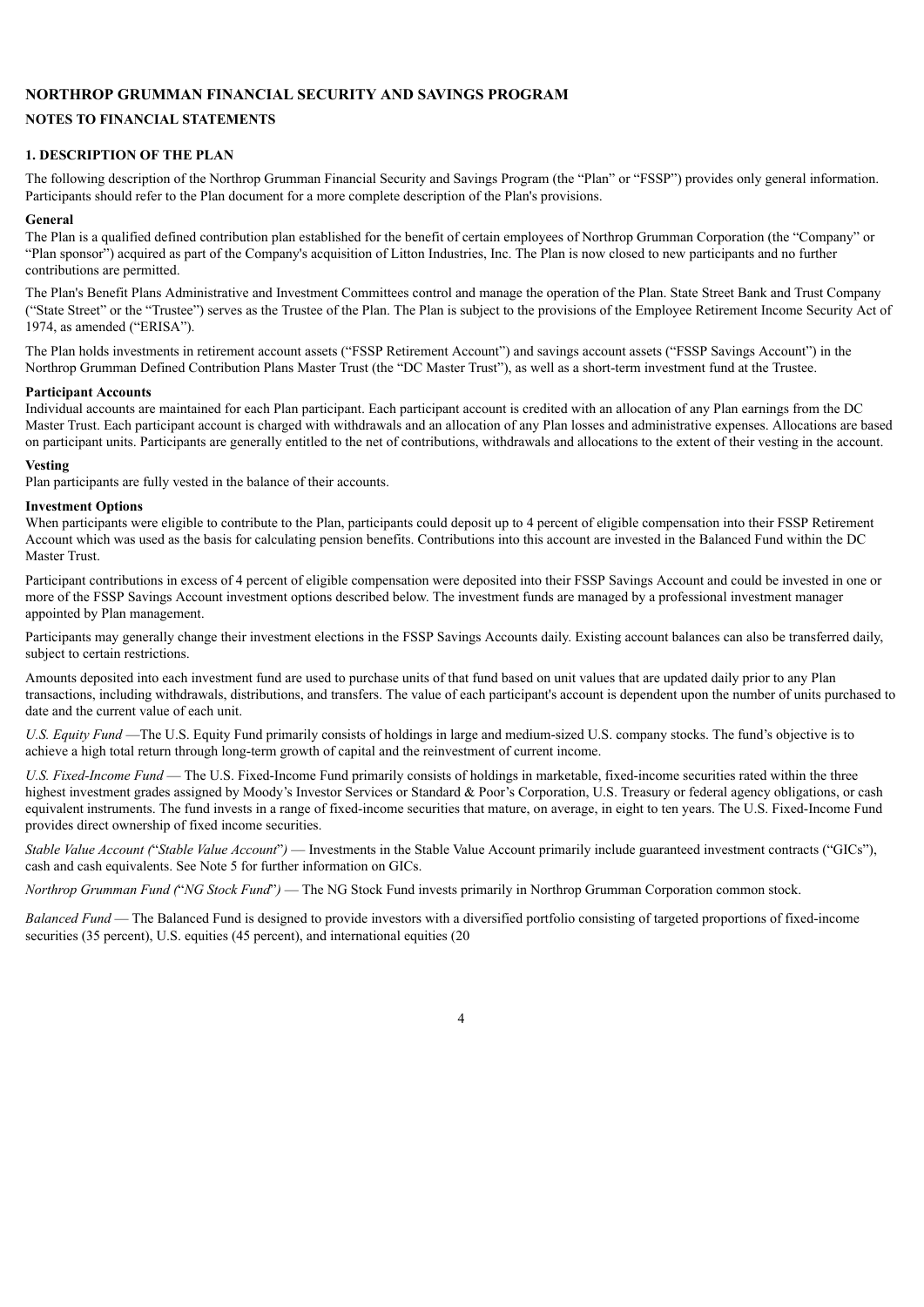percent). The fund seeks to exceed the return of the bond market and approach the return of the stock market, but with less risk than an investment only in stocks.

*International Equity Fund* — The International Equity Fund consists of stocks of a diversified group of companies in developed countries outside of the U.S. The fund's objectives are capital appreciation over the long term, along with current income (dividends).

*Small Cap Fund* — The Small Cap Fund consists of a diversified group of U.S. companies with lower market capitalization and higher expected revenue growth than the large, well-established companies that make up the S&P 500 Index. The fund seeks to provide capital appreciation over the long term, rather than current income.

*Emerging Markets Fund* — The Emerging Markets Fund consists of a diversified portfolio of stocks issued by companies based in developing countries. The fund's objective is capital appreciation over the long term.

*Retirement Path Portfolios* — Each retirement path is a broadly diversified portfolio of funds consisting of equities, fixed-income securities and other investments tailored to the investment time horizon of the participants. The name of each strategy reflects the year when the participants will most likely begin to draw interest and/or principal out of their portfolio. The portfolio consists of eleven Retirement Path funds spanning to 2065.

All funds may include common/collective trust ("CCT") funds. These funds manage pooled trust accounts, which group assets together to develop generally larger and more diversified portfolios. These funds may also include short-term investment funds.

#### **Notes Receivable from Participants**

Participants may borrow from their FSSP Savings Account in accordance with the Plan document, with loans of a minimum of \$1,000, up to a maximum equal to the lesser of \$50,000, reduced by the highest outstanding loan balance over the past 12 months, or 50 percent of their vested account balances. Loans are secured by the balance in the participant's FSSP Savings Account and are issued at an interest rate set at the prime rate plus one percent. Repayments are made from payroll deductions (for active employees) or other forms of payment (for former employees or employees on a leave of absence). As of December 31, 2021, participant loans were outstanding with maturities through 2026 and interest rates ranging from 4.25 percent to 6.50 percent. As of December 31, 2020, participant loans were outstanding with maturities through 2025 and interest rates ranging from 4.25 percent to 8.75 percent.

#### **Payment of Benefits**

Upon termination of employment with the Company (including termination due to death, disability, or retirement), participants may receive a lump-sum payment of FSSP Retirement and/or Savings Account balances (net of any outstanding loan balances). In addition, participants have the option to take the total distribution as an annuity subject to Plan terms. At retirement, participants may also elect a rollover of their FSSP Retirement Account to another Company pension plan. Otherwise, distributions generally begin on a participant's mandatory commencement date. Participants may roll over account balances to individual retirement accounts or another employer's qualified retirement plan.

Distributions from the NG Stock Fund will be paid in cash, stock, or a combination thereof, depending on the participant's election.

#### **Withdrawals**

Participants may withdraw all or a portion of their vested Company matching contributions (plus earnings) and all or a portion of their FSSP Savings Account deposits in accordance with the Plan document, which provides for different rules for withdrawals based on whether or not the participant has reached age  $59<sup>1</sup>/2$ .

#### **Administrative Changes due to CARES Act**

In March 2020, the Coronavirus Aid, Relief, and Economic Security Act (the "CARES Act") was enacted, and certain provisions of the CARES Act that pertain to retirement plans were implemented. As a result, Plan participants impacted by the Coronavirus disease 2019 ("COVID-19") were able to:

- Defer current active loan payments for the 2020 plan year.
- Suspend 2020 required minimum distributions ("RMD"), or for any RMD made prior to the enactment of the CARES Act, roll the RMD over to another eligible retirement plan within the prescribed timeframe according to IRS notice 2020-23.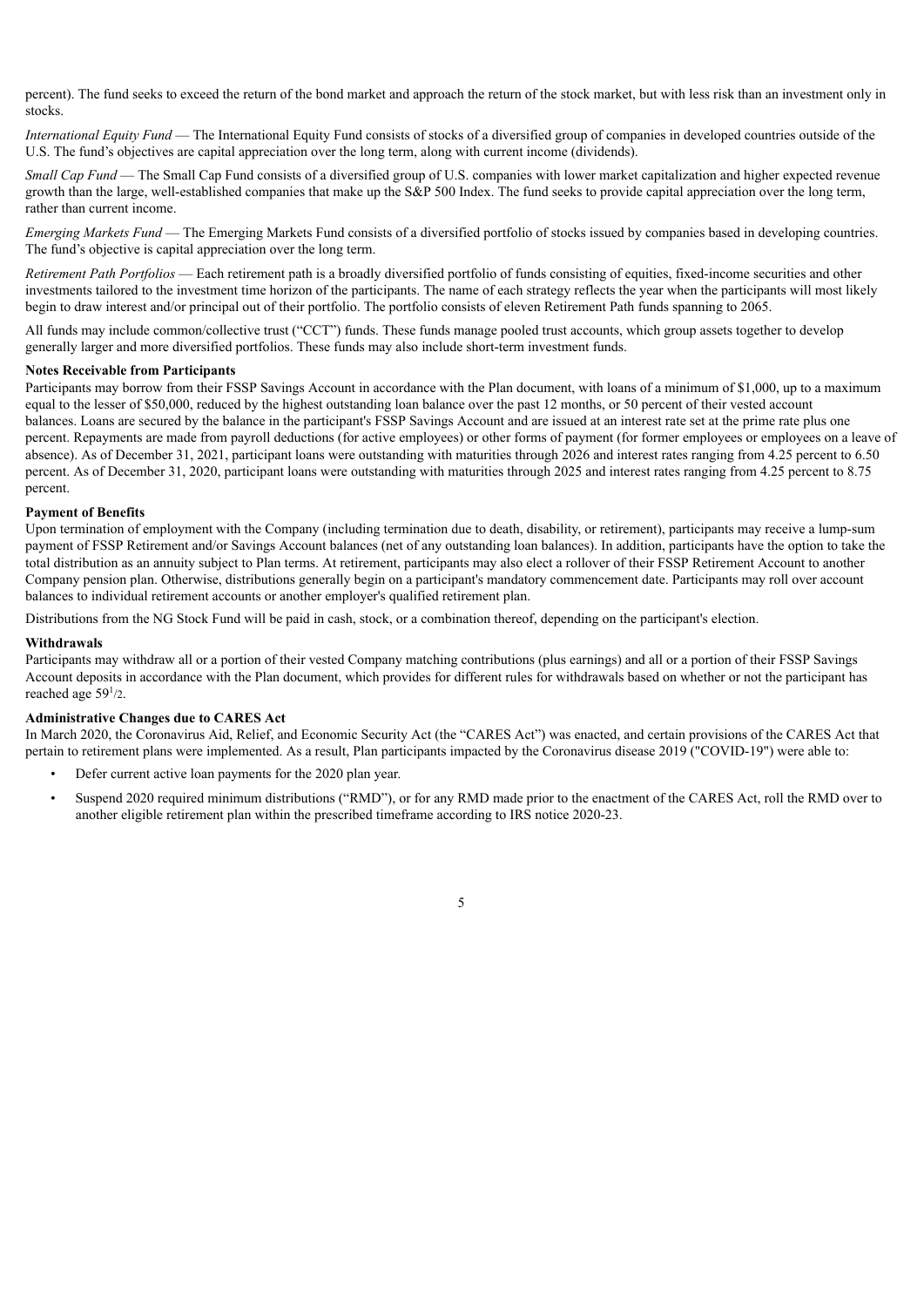#### **2. SIGNIFICANT ACCOUNTING POLICIES**

#### **Basis of Accounting**

The accompanying financial statements have been prepared in accordance with accounting principles generally accepted in the United States of America ("GAAP").

#### **Use of Estimates**

The preparation of financial statements in accordance with GAAP requires management to make estimates and assumptions that affect the reported amounts of assets, liabilities and changes therein, and disclosure of contingent assets and liabilities. Actual results could differ materially from those estimates.

#### **Risks and Uncertainties**

The Plan invests in various securities, including U.S. and foreign government securities, corporate debt instruments, U.S. equities, asset-backed securities, common/collective trust funds and a stable value account. Investment securities are exposed to various risks, including interest rate and credit risk, overall market volatility, and risks related to U.S. and foreign government stability. Due to the level of risk associated with certain investment securities, it is reasonably possible that changes in the values of investment securities may occur in the near term, and those changes could materially affect the amounts reported in the financial statements.

COVID-19 was first reported in late 2019 and has since dramatically impacted the global health and economic environment, including millions of confirmed cases, business slowdowns or shutdowns, government challenges and market volatility. While Plan operations have not been significantly impacted by COVID-19, the Company and our global community continue to face challenges and we cannot predict how this dynamic situation will evolve or the impact it will have on the Plan's financial statements.

#### **Fair Value of Financial Instruments**

The Plan measures the fair value of its financial instruments using observable and unobservable inputs. Observable inputs reflect market data obtained from independent sources, while unobservable inputs reflect internal market assumptions. Assets are classified in their entirety based on the lowest level of input that is significant to the fair value measurement.

These two types of inputs create the following fair value hierarchy:

- Level 1 Quoted prices for identical instruments in active markets. Level 1 investments of the DC Master Trust and the Plan primarily include cash equivalents, short-term investment funds and U.S. equities.
- Level 2 Quoted prices for similar instruments in active markets; quoted prices for identical or similar instruments in markets that are not active; and model-derived valuations whose inputs are observable or whose significant value drivers are observable. Level 2 investments of the DC Master Trust and the Plan primarily include fixed-income securities based on broker quotes or model-derived valuations.
- Level 3 Significant inputs to the valuation model are unobservable. There were no Level 3 investments in the Plan during the years ended December 31, 2021 and 2020.

#### **Investment Valuation and Income Recognition**

The Plan's investments are stated at fair value with the exception of GICs held by the Plan through the Stable Value Account of the DC Master Trust, which are stated at contract value. Fair value of a financial instrument is the price that would be received to sell an asset or paid to transfer a liability in an orderly transaction between market participants at the measurement date (see Note 4). The GICs are stated at contract value because contract value is the amount that would be received by participants if they were to initiate permitted transactions under the terms of the Plan. Contract value is equal to the value of initial deposited principal, plus accumulated interest and additional deposits, minus withdrawals and expenses (see Note 5). Plan management provides direction and oversight of the valuation process. The fair value of Plan investments, including the underlying investments in the DC Master Trust, is determined as follows:

Investments in U.S. equity securities, which include common and preferred stock, are valued at the last reported sales price of the stock on the active market on which the securities are traded on the last business day of the plan year. Investments in CCT funds are valued based on the net asset value ("NAV") derived by investment managers, as a practical expedient. Short-term investment funds are valued at amortized cost, which approximates fair value. Fair values for other securities, including U.S. and foreign government, corporate debt, asset-backed and other fixed-income securities, which are not exchange-traded, are valued using third-party pricing services. These pricing services use, for example, recent broker-dealer quotations or model-based pricing methods that use significant observable inputs such as relevant yield curves, credit information of the underlying security, prepayment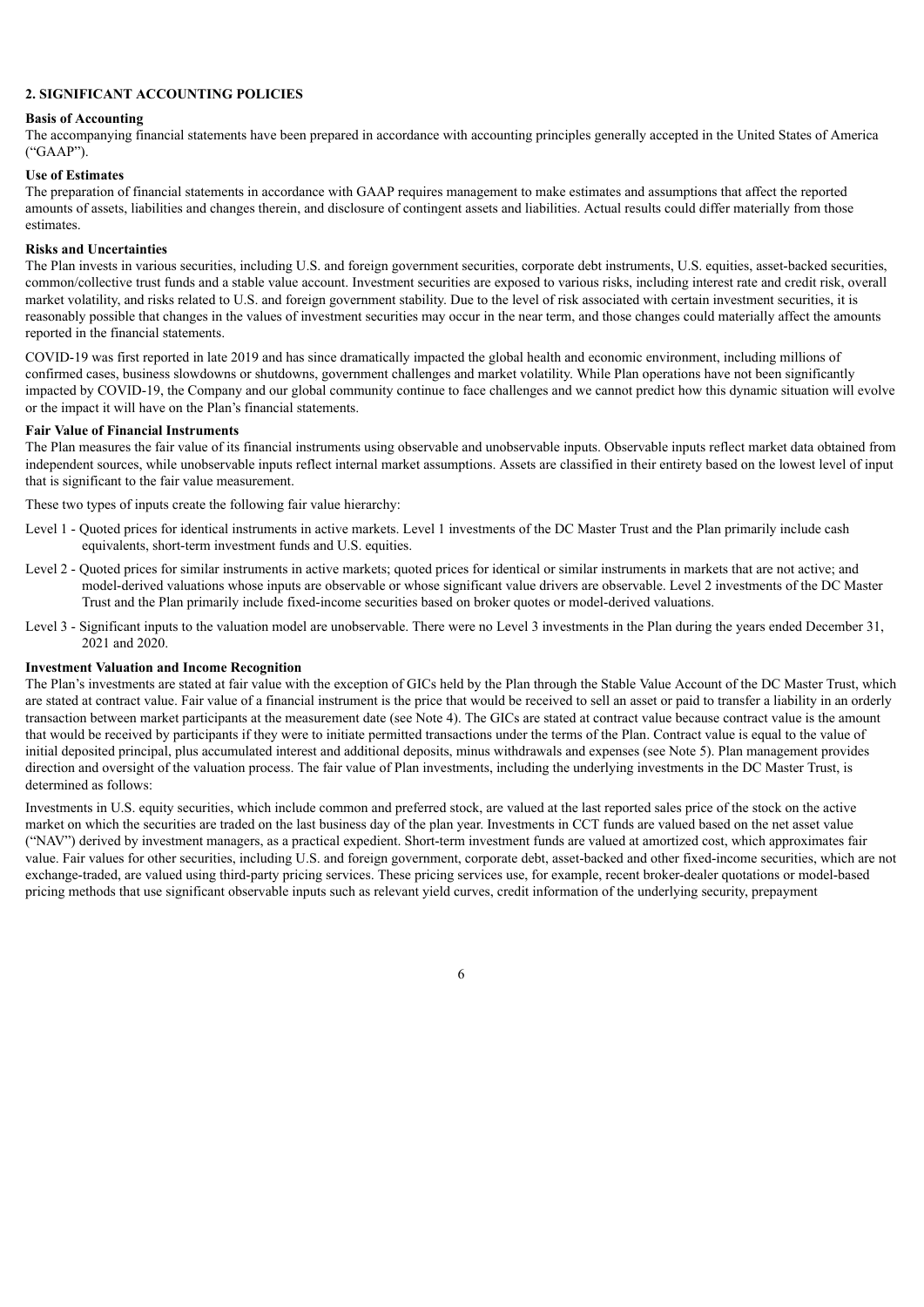projections, cash flows and other security characteristics to determine fair value as of the last trading day of the year. If market values are not available from the above sources, the fair value is provided to the Trustee by the party with authority to trade in such securities (investment managers or Plan management, as applicable).

All securities and cash or cash equivalents are quoted in the local currency and then converted into U.S. dollars. Purchases and sales of securities are recorded on a trade-date basis. Interest income is recorded on the accrual basis. Dividends are recorded on the ex-dividend date. Broker commissions, transfer taxes, and other charges and expenses incurred in connection with the purchase, sale, or other disposition of securities or other investments are added to the cost of such securities or other investments, or are deducted from the proceeds of the sale or other disposition thereof, as appropriate. Taxes, if any, on fund assets, or on any gain resulting from the sale or other disposition of such assets, or on the earnings of the funds, are apportioned among the participants whose interests in the Plan are affected, and the share of such taxes apportioned to each such person is charged against their account in the Plan.

In performing any valuations or calculations required of the Trustee, the Trustee relies on the prices provided by pricing sources, the investment managers or Plan management as a certification as to the value.

The DC Master Trust allocates investment income, realized gains and losses, and unrealized appreciation and depreciation on the underlying securities to the participating plans daily based upon the market value of each plan's investment. The realized gain or loss on investments is the difference between the proceeds received and the average cost of investments sold. The unrealized appreciation or depreciation is the aggregate difference between the current fair market value and the cost of investments.

#### **Notes Receivable from Participants**

Participant loans are measured at their unpaid principal balance plus accrued interest.

#### **Expenses**

Plan expenses are paid by the Plan or the Plan sponsor as provided in the Plan document. Fees incurred by the Plan for investment management services of \$35,000 are presented as an offset to total investment income in the Statement of Changes in Net Assets Available for Benefits for the year ended December 31, 2021.

#### **Payment of Benefits**

Benefit payments to participants are recorded upon distribution. Amounts allocated to accounts of participants who have elected to withdraw funds from the Plan but have not yet been paid were \$8,000 and \$39,000 at December 31, 2021 and 2020, respectively. These amounts continue to accrue investment earnings (losses) until paid.

#### **Transfers**

A participant may elect to transfer their vested FSSP Retirement Account balance to the Northrop Grumman Retirement Plan "B" pension plan as permitted by the Plan. The total amount transferred from the Plan to the Northrop Grumman Retirement Plan "B" pension plan was \$6.0 million for the year ended December 31, 2021. There was no amount payable to the Northrop Grumman Retirement Plan "B" pension plan as of December 31, 2021 or 2020.

#### **3. INVESTMENTS**

The Plan's investments consist of a divided interest in investments held by the DC Master Trust. Those investments are stated at fair value determined and reported by the Trustee in accordance with the DC Master Trust Agreement established by the Company.

The Plan's total divided interest represents 2 percent of total net assets reported by the Trustee of the DC Master Trust as of December 31, 2021 and 2020. The remaining assets in the DC Master Trust relate to the Northrop Grumman Savings Plan.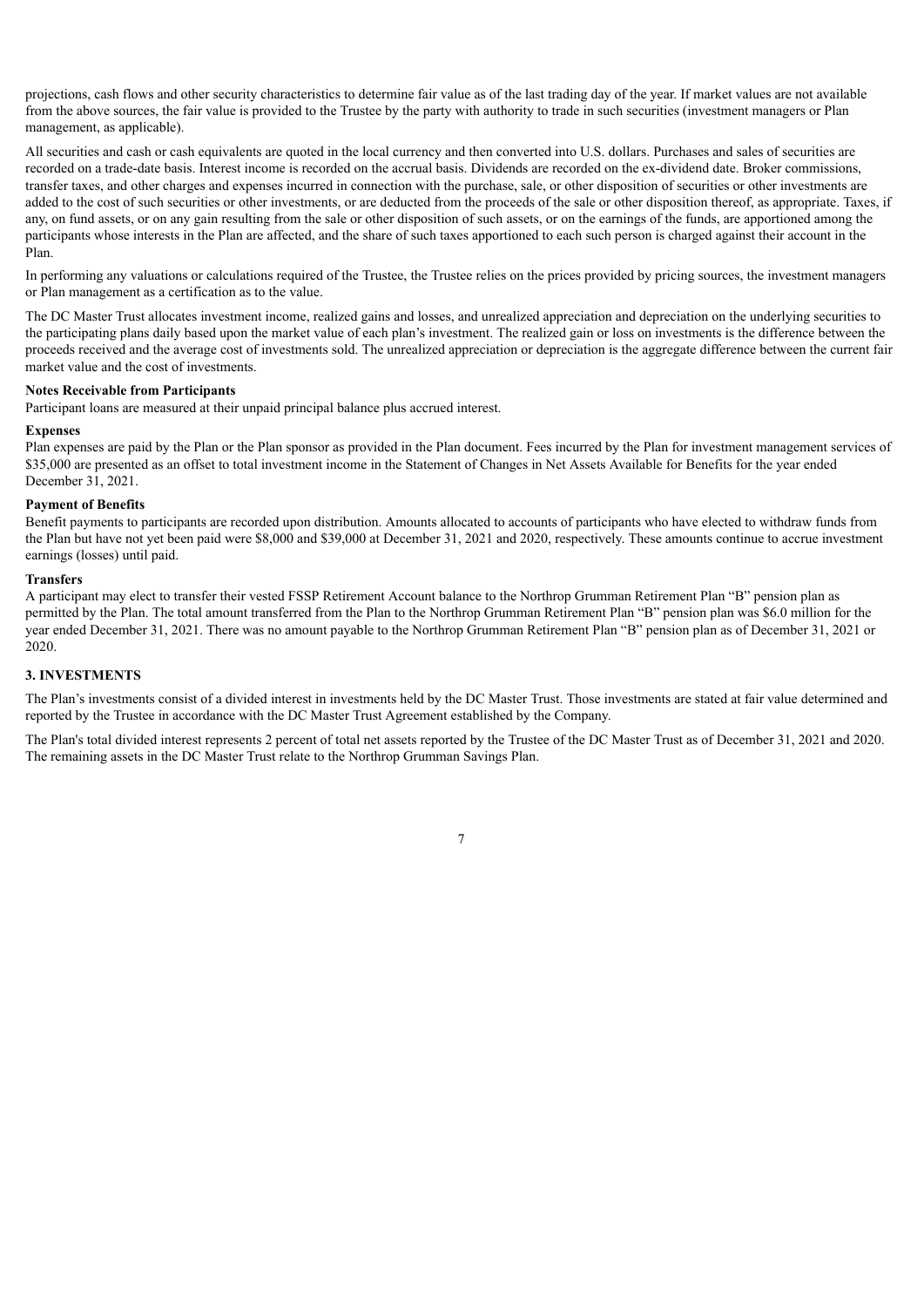The net assets of the DC Master Trust and the Plan's interest in Master Trust balances as of December 31, 2021 and 2020, are as follows:

|                                                           |   | <b>Master Trust Balances</b> |               |              |              |         | <b>Plan's Interest in Master Trust</b><br><b>Balances</b> |         |
|-----------------------------------------------------------|---|------------------------------|---------------|--------------|--------------|---------|-----------------------------------------------------------|---------|
| <i>S</i> in thousands                                     |   | 2021                         |               | 2020         |              | 2021    |                                                           | 2020    |
| <b>Assets</b>                                             |   |                              |               |              |              |         |                                                           |         |
| At fair value:                                            |   |                              |               |              |              |         |                                                           |         |
| Cash equivalents and short-term investment fund           | S | 89,810                       | <sup>\$</sup> | $140,019$ \$ |              | 1,598   | $\mathbf{\hat{s}}$                                        | 2,455   |
| U.S. equities                                             |   | 3,470,954                    |               | 3,014,688    |              | 18,809  |                                                           | 17,517  |
| Common/collective trust funds                             |   | 26,763,365                   |               | 22, 128, 785 |              | 510,647 |                                                           | 454,030 |
| Fixed-income securities                                   |   |                              |               |              |              |         |                                                           |         |
| U.S. and foreign government                               |   |                              |               | 463,264      |              |         |                                                           | 7,498   |
| Corporate debt                                            |   |                              |               | 403,118      |              |         |                                                           | 6,525   |
| Asset-backed                                              |   |                              |               | 392,573      |              |         |                                                           | 6,354   |
| Collateral held under securities lending agreements       |   | 851,667                      |               | 964,954      |              | 12,945  |                                                           | 15,618  |
| Assets on loan to third-party borrowers                   |   |                              |               | 90,227       |              |         |                                                           | 1,460   |
| Total investments at fair value                           |   | 31,175,796                   |               | 27,597,628   |              | 543,999 |                                                           | 511,457 |
| At contract value:                                        |   |                              |               |              |              |         |                                                           |         |
| Guaranteed investment contracts                           |   | 3,808,328                    |               | 3,873,952    |              | 68,581  |                                                           | 71,535  |
| <b>Total investments at contract value</b>                |   | 3,808,328                    |               | 3,873,952    |              | 68,581  |                                                           | 71,535  |
| Receivable from broker for investments sold               |   | 5,481                        |               | 785          |              | 96      |                                                           | 14      |
| Dividends, interest, taxes and other receivables          |   | 9                            |               | 7,203        |              | 1       |                                                           | 144     |
| <b>Total assets</b>                                       |   | 34,989,614                   |               | 31,479,568   |              | 612,677 |                                                           | 583,150 |
| <b>Liabilities</b>                                        |   |                              |               |              |              |         |                                                           |         |
| Collateral held under securities lending agreements       |   | 851,667                      |               | 964,954      |              | 12,945  |                                                           | 15,618  |
| Due to broker for securities purchased and other payables |   | 2,234                        |               | 31,390       |              | 111     |                                                           | 544     |
| <b>Total liabilities</b>                                  |   | 853,901                      |               | 996,344      |              | 13,056  |                                                           | 16,162  |
| <b>Net assets of the DC Master Trust</b>                  | S | 34, 135, 713                 | $\mathbf{\$}$ | 30,483,224   | $\mathbf{s}$ | 599,621 | $\mathcal{S}$                                             | 566,988 |

Investment income for the DC Master Trust for the plan year ended December 31, 2021, is as follows:

| <b>Investment income</b>             |           |
|--------------------------------------|-----------|
| Net appreciation of investments<br>S | 4,420,287 |
| Interest                             | 77,950    |
| Dividends                            | 57,127    |
| Other income                         | 1,434     |
| Investment manager fees              | (3,226)   |
| <b>Total investment income</b>       | 4,553,572 |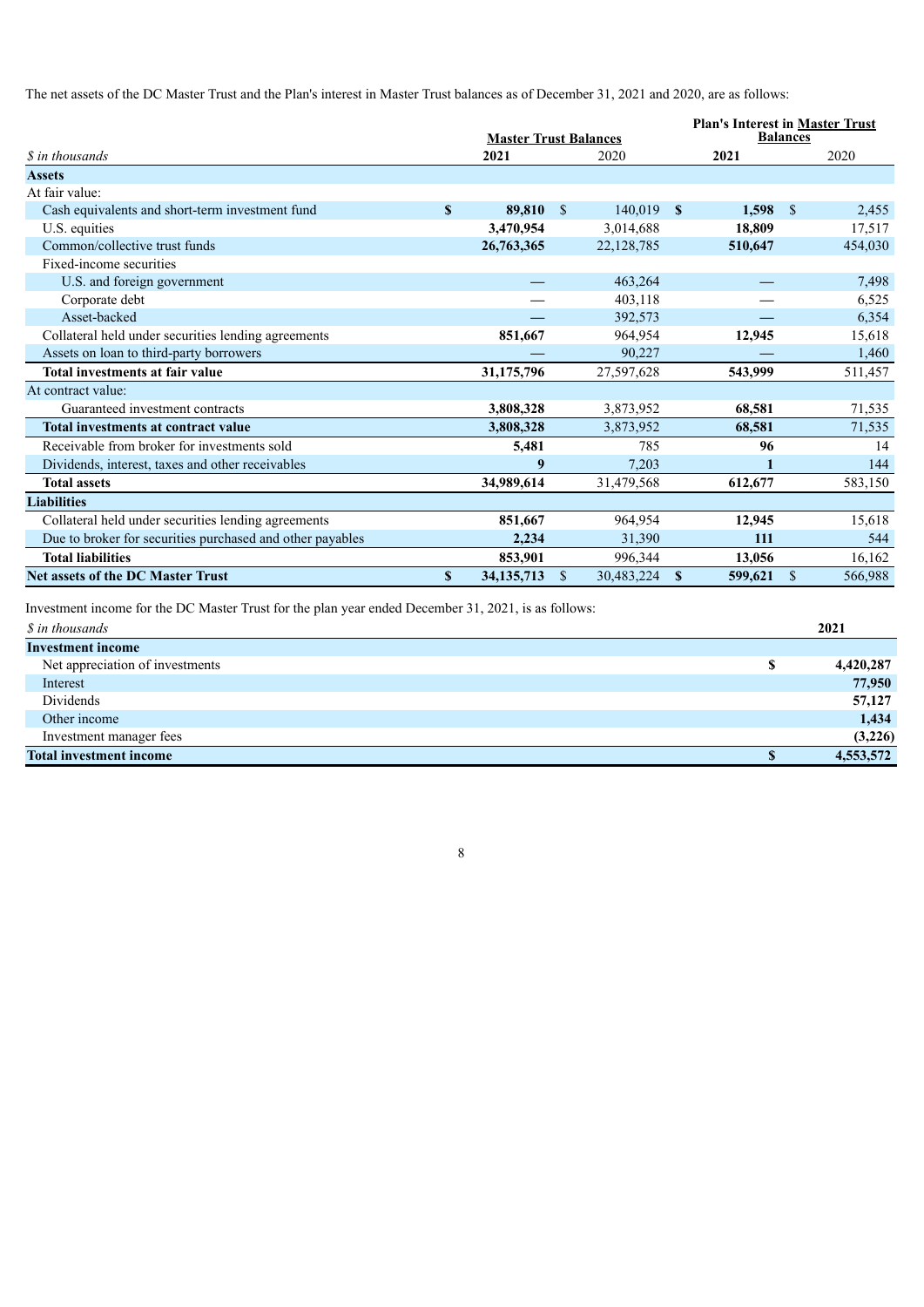#### **4. FAIR VALUE MEASUREMENTS**

Certain investments that are measured at fair value using NAV per share (or its equivalent) as a practical expedient are not required to be categorized in the fair value hierarchy tables. The total fair value of these investments is included in the tables below to permit reconciliation of the fair value hierarchy to amounts presented in the investments footnote (Note 3). These investments have no unfunded commitments, redemption notice periods greater than seven days or other redemption restrictions. As of December 31, 2021 and 2020, there were no investments expected to be sold at a value materially different than NAV.

The table below sets forth the fair value of the investments by level, measured on a recurring basis and held by the DC Master Trust as of December 31, 2021:

|                                                                         | 2021 |                |  |         |  |            |  |
|-------------------------------------------------------------------------|------|----------------|--|---------|--|------------|--|
| <i>S</i> in thousands                                                   |      | <b>Level</b> 1 |  | Level 2 |  | Total      |  |
| <b>DC Master Trust at fair value</b>                                    |      |                |  |         |  |            |  |
| Cash equivalents and short-term investment fund                         |      | 17S            |  | 89,793  |  | 89.810     |  |
| U.S. equities                                                           |      | 3,470,954      |  |         |  | 3,470,954  |  |
| Collateral held under securities lending agreements                     |      |                |  | 851,667 |  | 851,667    |  |
| Common/collective trust funds valued using NAV as a practical expedient |      |                |  |         |  | 26,763,365 |  |
| <b>Total DC Master Trust at fair value</b>                              |      | 3.470.971      |  | 941,460 |  | 31,175,796 |  |

The table below sets forth the fair value of the short-term investment fund, by level, measured on a recurring basis, and held by the Plan as of December 31, 2021:

|                                                                | 2021 |       |              |  |  |  |
|----------------------------------------------------------------|------|-------|--------------|--|--|--|
| <i>S</i> in thousands                                          | ever | امتعم | <b>Total</b> |  |  |  |
| State Street Bank and Trust Company short-term investment fund |      | l.850 | 1,850        |  |  |  |

The table below sets forth the fair value of the investments by level, measured on a recurring basis and held by the DC Master Trust as of December 31, 2020:

|                                                               | 2020 |           |      |           |    |              |  |
|---------------------------------------------------------------|------|-----------|------|-----------|----|--------------|--|
| <i>S</i> in thousands                                         |      | Level 1   |      | Level 2   |    | Total        |  |
| <b>DC Master Trust at fair value</b>                          |      |           |      |           |    |              |  |
| Cash equivalents and short-term investment fund               | \$   | 3.200     | - \$ | 136,819   | -S | 140,019      |  |
| U.S. equities                                                 |      | 3,014,688 |      |           |    | 3,014,688    |  |
| Fixed-income securities                                       |      |           |      |           |    |              |  |
| U.S. and foreign government                                   |      |           |      | 551,359   |    | 551,359      |  |
| Corporate debt                                                |      |           |      | 405,250   |    | 405,250      |  |
| Asset-backed                                                  |      |           |      | 392,573   |    | 392,573      |  |
| Collateral held under securities lending agreements           |      |           |      | 964,954   |    | 964,954      |  |
| Common/collective trust funds valued using NAV as a practical |      |           |      |           |    |              |  |
| expedient                                                     |      |           |      |           |    | 22, 128, 785 |  |
| <b>Total DC Master Trust at fair value</b>                    |      | 3,017,888 |      | 2,450,955 |    | 27,597,628   |  |

The table below sets forth the fair value of the short-term investment fund, by level, measured on a recurring basis, and held by the Plan as of December 31, 2020:

|                                                                | 2020  |  |        |       |      |  |
|----------------------------------------------------------------|-------|--|--------|-------|------|--|
| <i>S</i> in thousands                                          | Level |  | evel 2 | Total |      |  |
| State Street Bank and Trust Company short-term investment fund |       |  | .850   |       | ,850 |  |

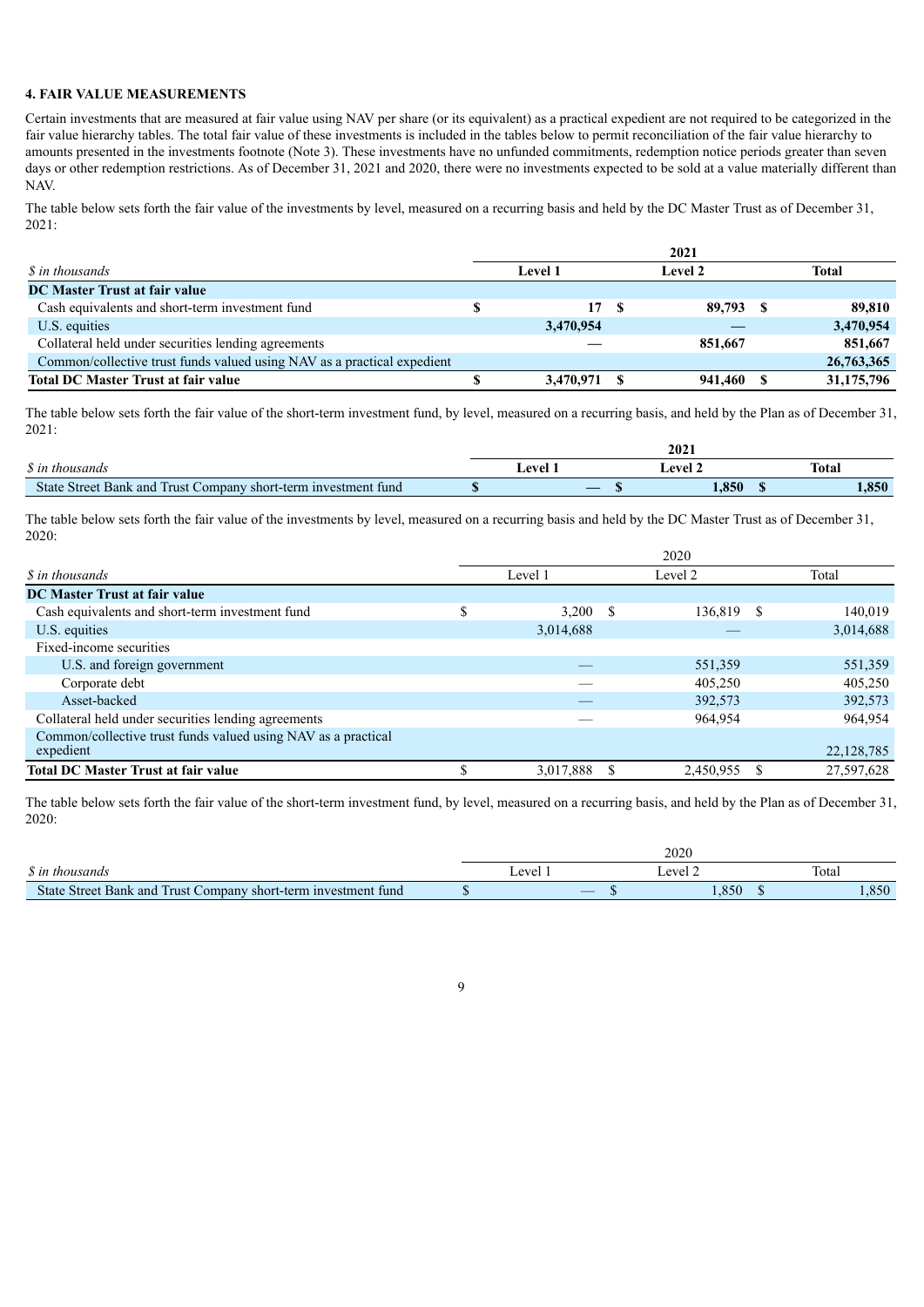#### **5. INTEREST IN GUARANTEED INVESTMENT CONTRACTS**

Guaranteed investment contracts consist of fully benefit-responsive wrapper contracts that provide specified interest rates. Realized and unrealized gains and losses on the underlying assets are not reflected immediately in the net assets of the Plan, but are amortized as adjustments to the future interestcrediting rate over a period equal to or less than the duration of the underlying assets. Primary variables affecting the future crediting rate of the wrapper contracts include the current yield of underlying assets, the duration of underlying assets, and the difference between the market value and contract value of underlying assets.

Investments held in guaranteed investment contracts (at contract value) totaled \$3.8 billion and \$3.9 billion, respectively, as of December 31, 2021 and 2020.

Certain events, such as Plan termination or a plan merger initiated by the Plan sponsor, may limit the ability of the Plan to transact at contract value or may allow for the termination of the wrapper contract at less than contract value. Plan management believes that the occurrence of events that may limit the ability of the Plan to transact at less than contract value is not probable.

#### **6. THIRD PARTY BORROWINGS**

The DC Master Trust participates in a securities lending program with State Street through the Fixed Income Fund and the separately managed Stable Value Account. The program allows State Street to loan securities, which are assets of the DC Master Trust, to approved borrowers. Such assets could be subject to sale restrictions in the event security lending agreements are terminated and the securities have not been returned to the DC Master Trust. DC Master Trust assets on loan to third-party borrowers under security lending agreements are as follows:

|                                                          | December 31 |         |  |      |         |  |  |  |
|----------------------------------------------------------|-------------|---------|--|------|---------|--|--|--|
| <i>S</i> in thousands                                    | 2021        |         |  | 2020 |         |  |  |  |
| Underlying securities of guaranteed investment contracts |             | 833,852 |  |      | 855,796 |  |  |  |
| Fixed-income securities                                  |             |         |  |      |         |  |  |  |
| U.S. and foreign government                              |             |         |  |      | 88,095  |  |  |  |
| Corporate debt                                           |             |         |  |      | 2,132   |  |  |  |
| <b>Total fixed-income securities</b>                     |             |         |  |      | 90,227  |  |  |  |
| DC Master Trust Assets on loan to third-party borrowers  |             | 833,852 |  |      | 946,023 |  |  |  |

State Street requires borrowers, pursuant to a security loan agreement, to deliver collateral to secure each loan. The initial collateral required is 102 percent of the fair value of U.S. securities borrowed and 105 percent for foreign equity securities borrowed. The DC Master Trust bears the risk of loss with respect to any unfavorable change in fair value of the invested cash collateral. However, the borrower bears the risk of loss related to the decrease in the fair value of the securities collateral and, therefore, may have to deliver additional cash or securities to maintain the required collateral. In U.S. markets, State Street generally enters into a netting arrangement with a borrower which permits the netting of mark-to-market exposure for transactions within the lending program with that borrower. Such arrangements would cover lending transactions with the borrower and reverse repurchase agreements of cash collateral involving investment of the collateral. State Street may also negotiate a right of offset in the event of borrower default. In the event of borrower default, State Street indemnifies the DC Master Trust against any loss of the amount loaned. As of December 31, 2021, cash and non-cash collateral associated with securities on loan totaled \$792 million and \$60 million, respectively. As of December 31, 2020, cash and non-cash collateral associated with securities on loan totaled \$767 million and \$198 million, respectively. All of the securities on loan are collateralized at more than 102 percent.

#### **7. EXEMPT PARTY-IN-INTEREST TRANSACTIONS**

Party-in-interest transactions through the DC Master Trust include the purchase and sale of investments managed by affiliates of the Plan's Trustee and transactions involving Northrop Grumman Corporation common stock. The NG Stock Fund within the DC Master Trust held 9.0 million and 9.9 million shares of common stock of the Company with a fair value of \$3.5 billion and \$3.0 billion at December 31, 2021 and 2020, respectively. The Plan's interest in the net assets of the NG Stock Fund was approximately 0.5 percent and 0.6 percent at December 31, 2021 and 2020, respectively. During 2021, the NG Stock Fund earned dividends of \$57.1 million from its investment in Northrop Grumman Corporation common stock.

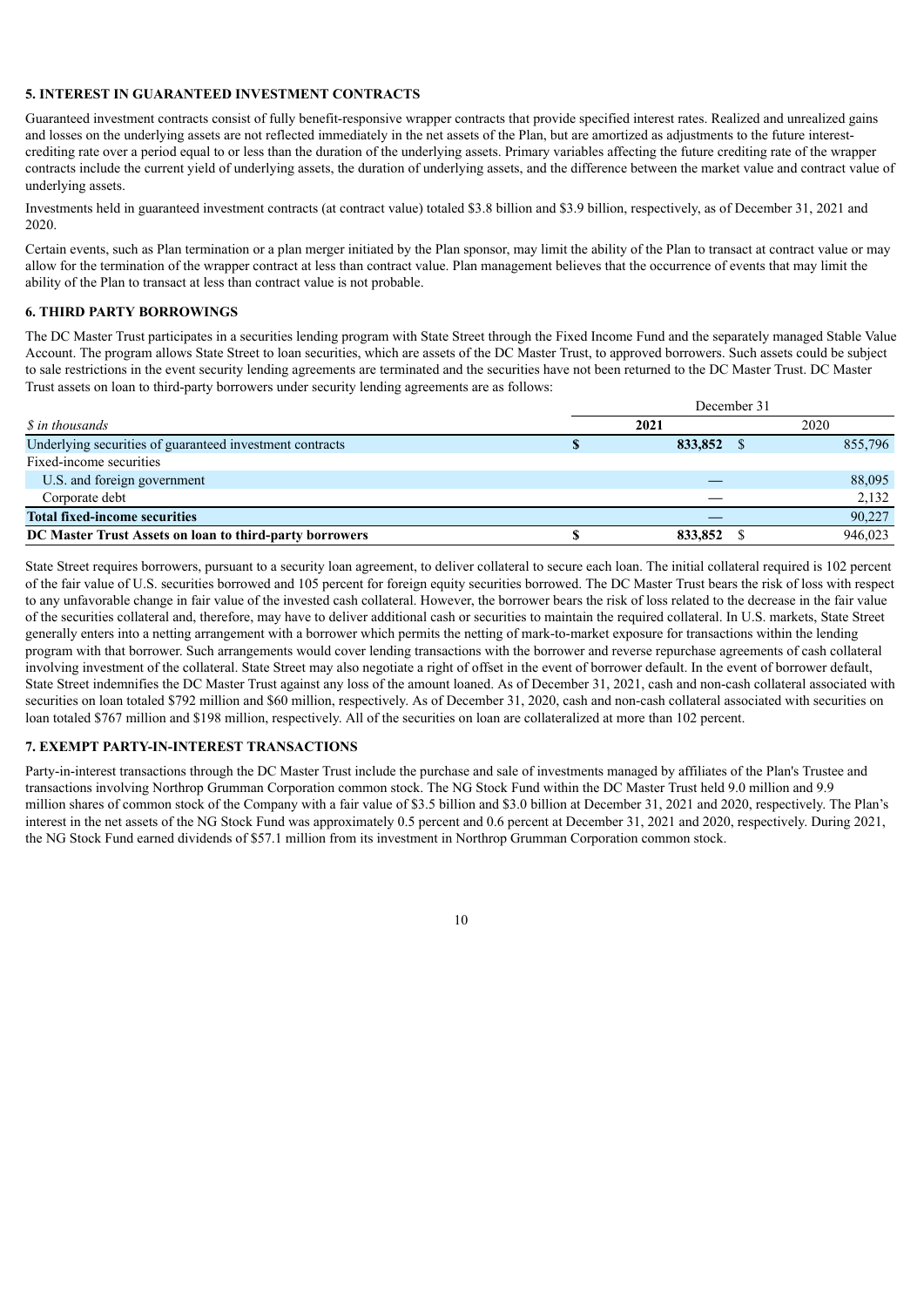State Street affiliates managed \$1.9 million of Plan assets held in the short-term investment fund as of December 31, 2021 and 2020. The Plan paid \$12,000 to the Trustee in fees during the year ended December 31, 2021.

The DC Master Trust utilized various investment managers to manage its net assets. These net assets may be invested into funds also managed by the investment managers. Therefore, these transactions qualify as party-in-interest transactions. The Plan had transactions with the Trustee's short-term investment fund, a liquidity pooled fund in which participation commences and terminates on a daily basis. In Plan management's opinion, fees paid during the year for services rendered by parties-in-interest were based upon customary and reasonable rates for such services.

#### **8. PLAN TERMINATION**

Although it has not expressed any intention to do so, the Company has the right under the Plan to terminate the Plan subject to ERISA provisions. Plan participants are already 100 percent vested in their accounts, and there would be no change in benefit payments in the event of the Plan's termination.

#### **9. FEDERAL INCOME TAX STATUS**

Each year, the IRS publishes a Required Amendments List for individually designed plans which specifies changes in qualification requirements. The list requires plans to be amended for each item on the list, as applicable, to retain its tax-exempt status. Management believes the Plan and related trust are currently designed, have been amended, and are being operated in compliance with the applicable requirements of the Code. Therefore, no provision for income taxes has been included in the Plan's financial statements.

#### **10. RECONCILIATION OF FINANCIAL STATEMENTS TO FORM 5500**

A reconciliation of net assets available for benefits per the financial statements to Form 5500 is as follows:

|                                                                | December 31 |         |      |         |  |
|----------------------------------------------------------------|-------------|---------|------|---------|--|
| <i>S</i> in thousands                                          |             | 2021    | 2020 |         |  |
| Net assets available for benefits per the financial statements |             | 602,069 |      | 569.492 |  |
| Less amounts allocated to withdrawing participants             |             | (8)     |      | (39)    |  |
| Net assets available for benefits per Form 5500                |             | 602.061 |      | 569.453 |  |

A reconciliation of benefits paid to participants per the financial statements to Form 5500 for the year ended December 31, 2021, is as follows: *\$ in thousands*

| Benefits paid to participants per the financial statements              | 43,380 |
|-------------------------------------------------------------------------|--------|
| Add amounts allocated to withdrawing participants at December 31, 2021  |        |
| Less amounts allocated to withdrawing participants at December 31, 2020 | (39)   |
| Benefits paid to participants per Form 5500                             | 43.349 |

<span id="page-13-0"></span>Amounts allocated to withdrawing participants are recorded on Form 5500 for benefit claims that have been processed and approved for payment prior to December 31, 2021 and 2020, but not yet paid as of that date.

\*\*\*\*\*\*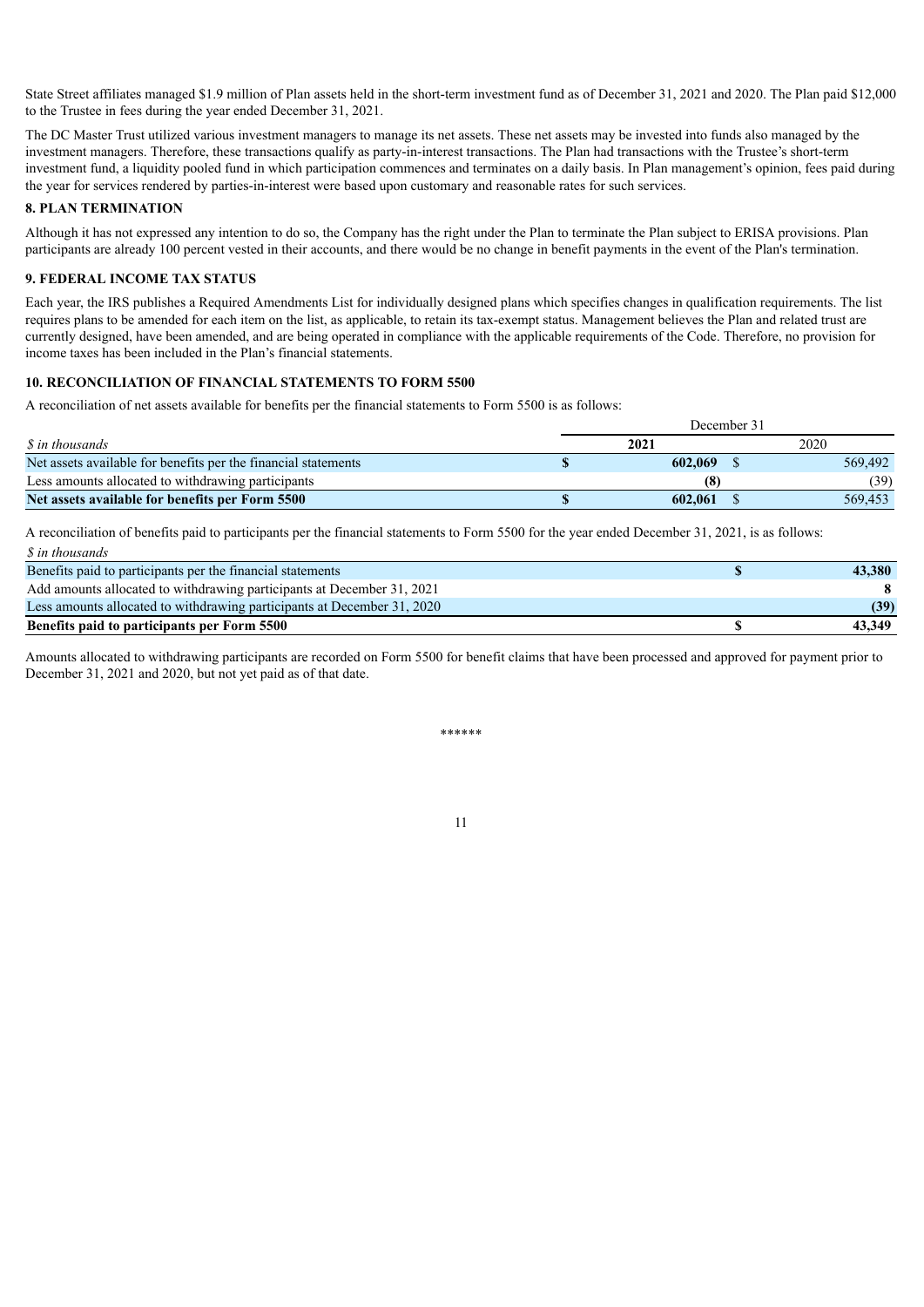#### **FORM 5500, SCHEDULE H, PART IV, LINE 4i, SCHEDULE OF ASSETS (HELD AT END OF YEAR) AS OF DECEMBER 31, 2021**

*\$ in thousands*

|         | <b>Identity of Issuer, Borrower,</b><br><b>Lessor, or Similar Party</b> | <b>Description of Investment,</b><br><b>Including Maturity Date, Rate of</b><br>Interest, Collateral, and Par or<br><b>Maturity Value</b> |   | Cost   | Current<br>Value |
|---------|-------------------------------------------------------------------------|-------------------------------------------------------------------------------------------------------------------------------------------|---|--------|------------------|
| $\ast$  | Northrop Grumman Defined<br><b>Contribution Plans Master Trust</b>      | Participation in Northrop Grumman Defined Contribution<br>Plans Master Trust Retirement Account                                           | S | 85.470 | 217,758          |
| $\star$ | Northrop Grumman Defined<br><b>Contribution Plans Master Trust</b>      | Participation in Northrop Grumman Defined Contribution<br>Plans Master Trust Savings Account                                              |   | $* *$  | 381,863          |
| $\star$ | Plan Participants                                                       | Participant loans (maturing from 2021 to 2026 at interest<br>rates ranging from 4.25 percent to 6.5 percent)                              |   | $**$   | 638              |
| $\ast$  | <b>State Street Bank and Trust</b><br>Company                           | State Street Bank and Trust Company short-term investment<br>fund                                                                         |   | $* *$  | 1,850            |
|         | <b>Total</b>                                                            |                                                                                                                                           |   | 85.470 | 602,109          |

\* Party-in-interest

<span id="page-14-0"></span>Cost information is not required for participant-directed investments and loans, and therefore is not included.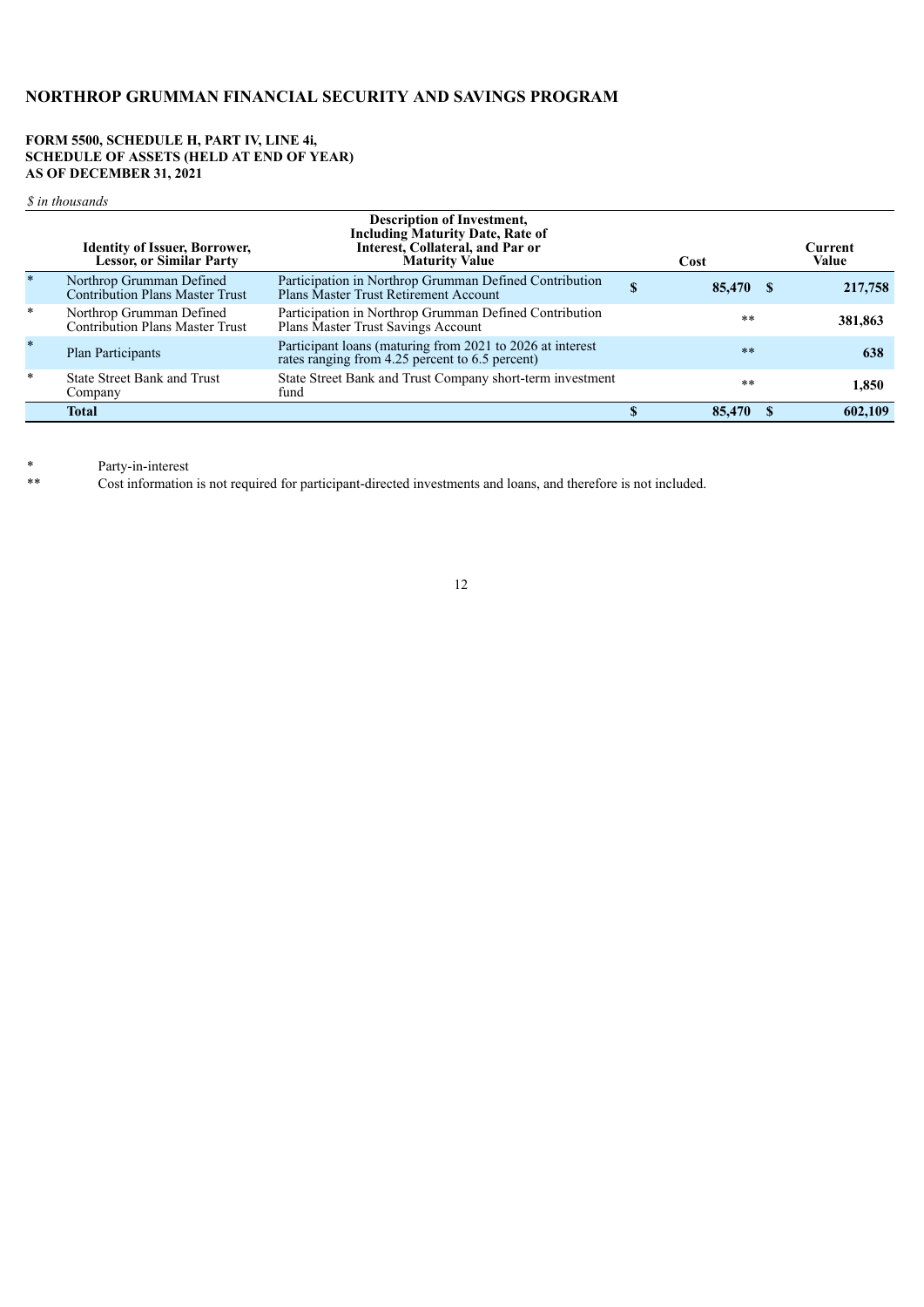#### **SIGNATURE**

Pursuant to the requirements of the Securities and Exchange Act of 1934, the trustees (or other persons who administer the employee benefit plan) have duly caused this annual report to be signed on its behalf by the undersigned hereunto duly authorized.

#### NORTHROP GRUMMAN FINANCIAL SECURITY AND SAVINGS PROGRAM

<span id="page-15-0"></span>

Dated: June 15, 2022 By: **/s/ Michael A. Hardesty**

Michael A. Hardesty Chair, Audit Subcommittee of the Benefit Plans Administrative Committee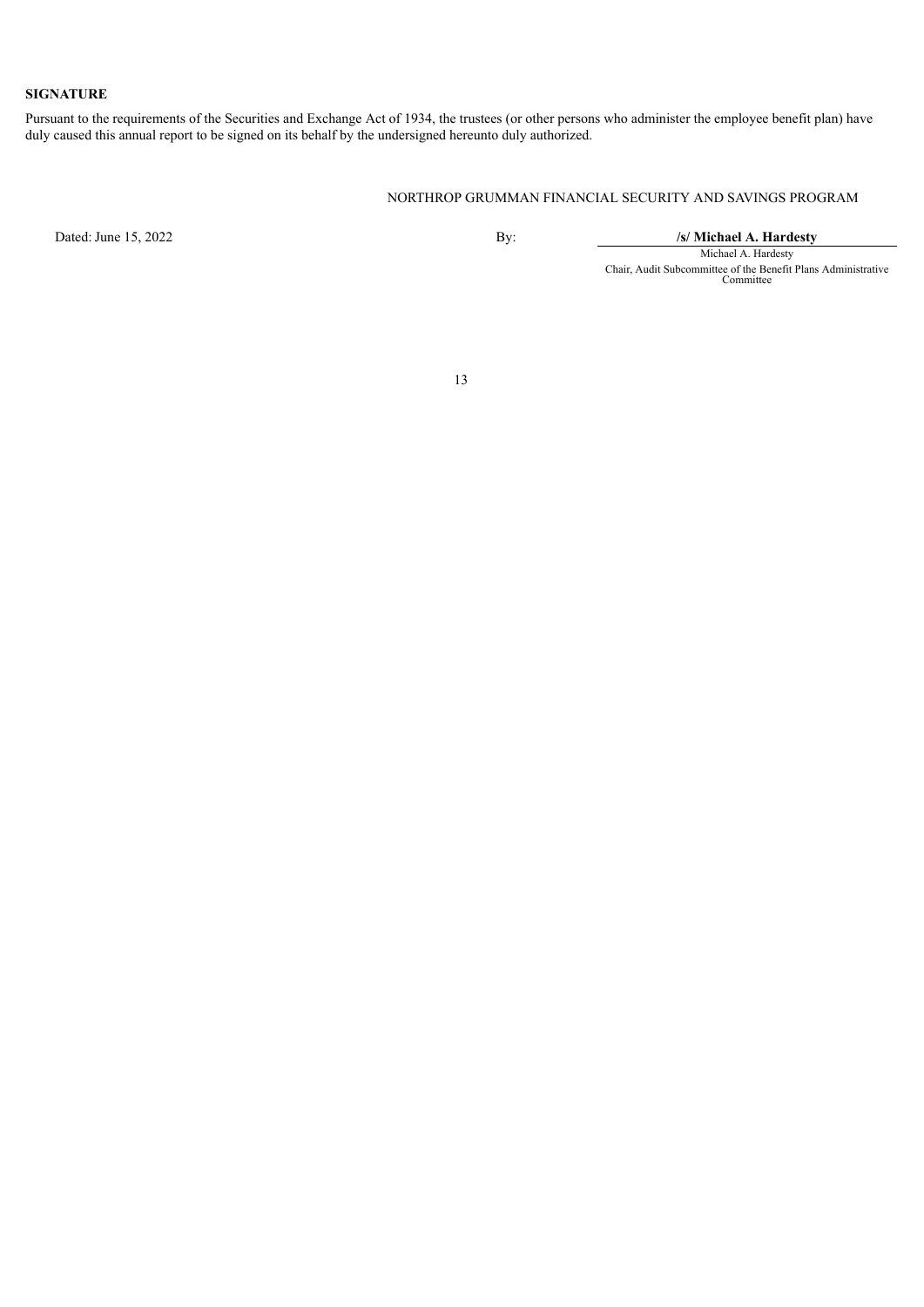## **EXHIBIT INDEX**

## \*23 Consent of [Independent](#page-17-0) Registered Public Accounting Firm

\* Filed with this report